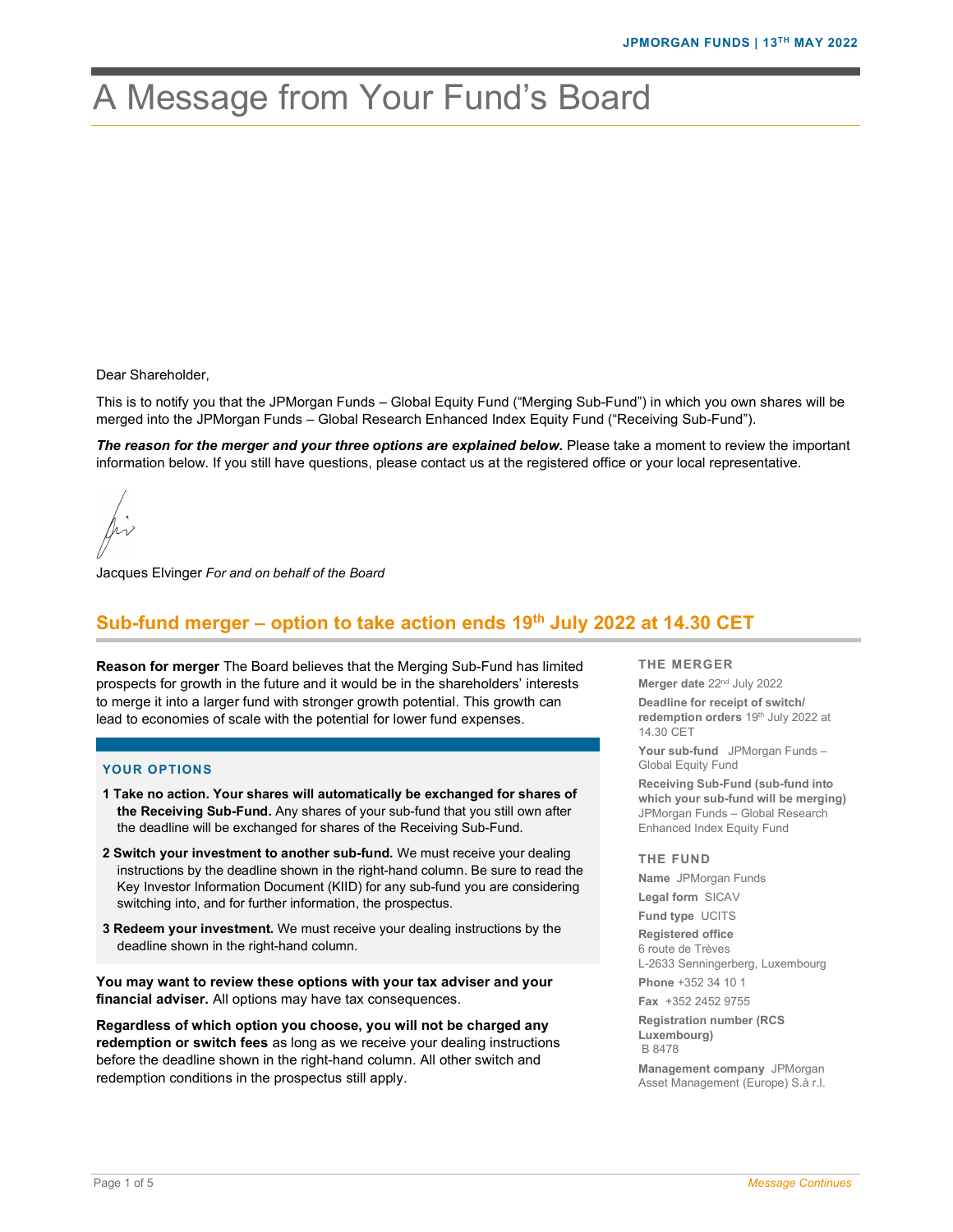German Shareholders: The merger is intended to be tax neutral in accordance with article 17a of the German Investment Tax Act.

A merger statement will be mailed to you within 10 days of the merger date. Additional information, including the Fund auditor's merger report, KIID, prospectus and most recent financial reports of both sub-funds are available at www.jpmorganassetmanagement.lu or from the registered office. An electronic copy of this notice is available on the website: www.jpmorganassetmanagement.lu.

# Merger timeline and impact

This section outlines key information relating to the merger. Further information is contained in the detailed sub-fund comparison that follows as well as in the relevant prospectus and KIIDs. We advise you to read carefully the KIID of the Receiving Sub-Fund, which is enclosed with this letter.

Key Dates



When the merger transaction occurs, all assets, liabilities and any income in your sub-fund will be transferred to the Receiving Sub-Fund, and your sub-fund will cease to exist.

All shares remaining in your sub-fund at the merger date are exchanged free of charge for shares in the equivalent share class of the Receiving Sub-Fund, except for the D share class which is not available in the Receiving Sub-Fund. Therefore, shareholders in the D share class of the Merging Sub-Fund will receive at the merger date shares in the A share class of the Receiving Sub-Fund.

The exchange ratio used to determine the number of shares to be allocated in the Receiving Sub-Fund is calculated by dividing the respective net asset value per share of each share class in the Merging Sub-Fund (exceptionally rounded to 6 decimal places for the purposes of the merger) by the net asset value per share of the share class of the Receiving Sub-Fund. The exchange ratio is rounded to 7 decimal places. The calculation of the exchange ratio will be validated and documented in the merger report prepared by the Company auditors, PricewaterhouseCoopers, société cooperative ("PwC Luxembourg"), that will be available to you upon request.

The total value of the shares you own in your sub-fund and the new shares you receive in the Receiving Sub-Fund will be the same, subject to rounding adjustments, but you may receive a different number of shares.

## Impact

| Key differences in<br>investment policy<br>between your sub-fund<br>and the Receiving Sub-<br><b>Fund</b> | • The Receiving Sub-Fund is an enhanced index strategy fund which is actively managed to its<br>benchmark, seeking to provide a return above the benchmark by delivering an index-like<br>portfolio that exploits stock specific insights. Its portfolio has similar risk characteristics of the<br>portfolio of securities in the benchmark. Therefore, the Receiving Sub-Fund will bear a much<br>closer resemblance to the benchmark. |
|-----------------------------------------------------------------------------------------------------------|------------------------------------------------------------------------------------------------------------------------------------------------------------------------------------------------------------------------------------------------------------------------------------------------------------------------------------------------------------------------------------------------------------------------------------------|
|                                                                                                           | • The investment process of the Receiving Sub-Fund uses a fundamental, research driven<br>approach and differs from the Merging Sub-Fund which uses a combination of fundamental<br>and quantitative analysis.                                                                                                                                                                                                                           |
|                                                                                                           | • The Receiving Sub-Fund has a more diverse portfolio of stocks than the Merging Sub-Fund.                                                                                                                                                                                                                                                                                                                                               |
|                                                                                                           | • The Receiving Sub-Fund is not expected to invest in emerging markets while the Merging Sub-<br>Fund invests in such type of countries.                                                                                                                                                                                                                                                                                                 |
|                                                                                                           | • The Merging Sub-Fund's base currency is USD and the Receiving Sub-Fund's base currency<br>is EUR, however you will receive shares in the Receiving Sub-Fund that are valued in the<br>same currency as your current share class in your sub-fund.                                                                                                                                                                                      |
| <b>Potential</b><br>benefits                                                                              | • Shareholders will benefit from investing in a sub-fund with better prospects for stronger<br>growth in assets in the future and as such may potentially benefit from economies of scale.                                                                                                                                                                                                                                               |
|                                                                                                           | • Shareholders will benefit from a lower Annual Management and Advisory Fee and lower<br>Operating and Administrative Expenses (max) in the Receiving Sub-Fund.                                                                                                                                                                                                                                                                          |
| <b>Potential</b>                                                                                          | • The Receiving Sub-Fund has a low active risk approach with lower risk adjusted returns.                                                                                                                                                                                                                                                                                                                                                |
| drawbacks                                                                                                 | • One-time expenses associated with transaction costs will be borne by your sub-fund.                                                                                                                                                                                                                                                                                                                                                    |
|                                                                                                           | • On the merger date, and during the two business days before that, you will not be able to<br>subscribe for, switch or redeem shares in your sub-fund.                                                                                                                                                                                                                                                                                  |
|                                                                                                           |                                                                                                                                                                                                                                                                                                                                                                                                                                          |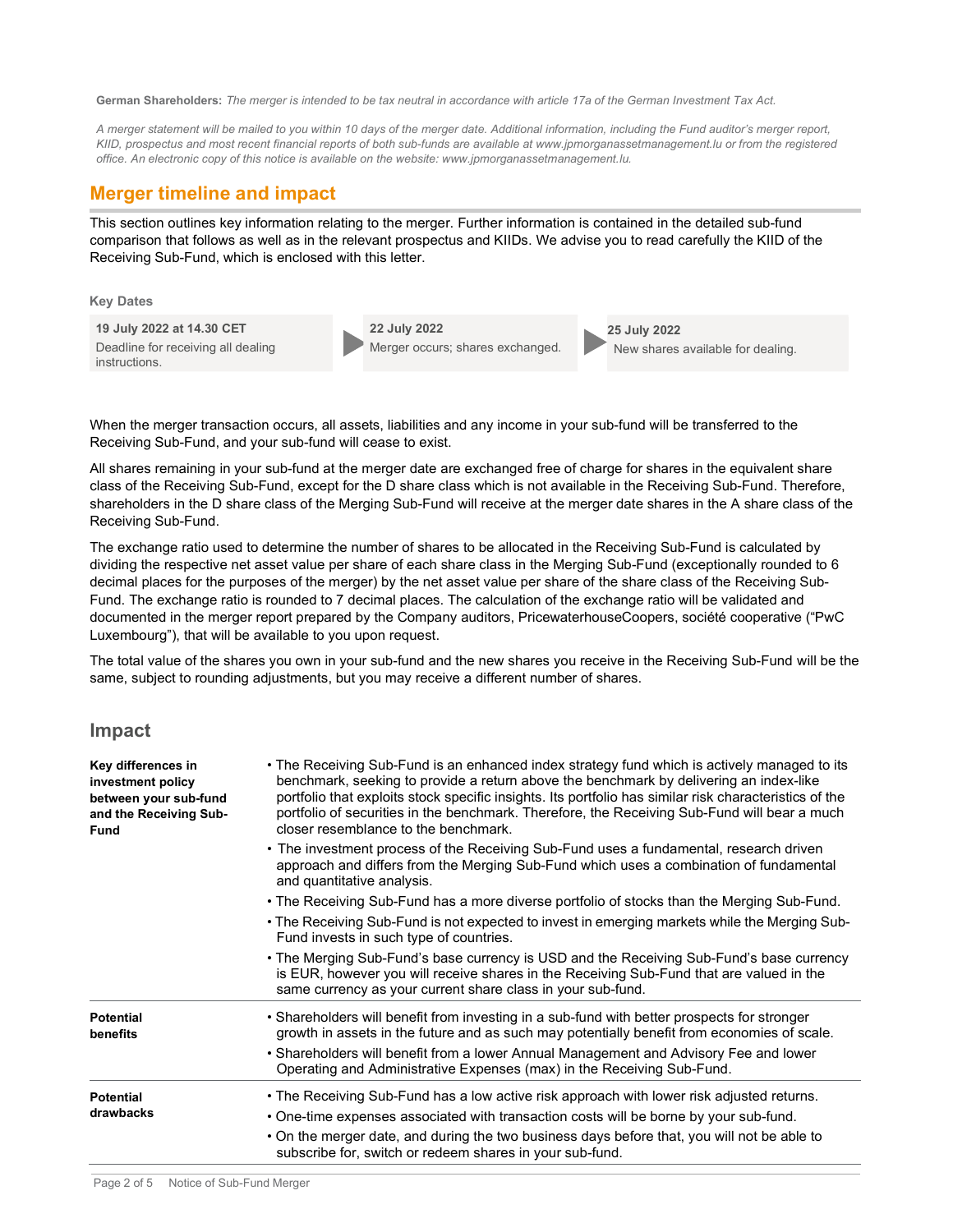| <b>Other</b><br>considerations | • D share class will not be available in the Receiving Sub-Fund. Therefore, shareholders in the<br>D share class of the Merging Sub-Fund will receive shares in the A share class of the<br>Receiving Sub-Fund. This may have tax consequences and you may want to review your<br>options with your tax adviser and your financial adviser.                                                                                                                                                                             |
|--------------------------------|-------------------------------------------------------------------------------------------------------------------------------------------------------------------------------------------------------------------------------------------------------------------------------------------------------------------------------------------------------------------------------------------------------------------------------------------------------------------------------------------------------------------------|
|                                | • Your sub-fund will not bear any additional legal, advisory or administrative costs associated<br>with the merger.                                                                                                                                                                                                                                                                                                                                                                                                     |
|                                | • The portfolio of your sub-fund somewhat resembles that of the Receiving Sub-Fund,<br>however, some rebalancing of the assets will be required and all or part of your sub-fund's<br>assets may be held in cash for a short period in preparation for the merger resulting in your<br>sub-fund having less market exposure which will have a positive or negative impact on<br>performance. It is expected that such portfolio rebalancing will commence no earlier than 10<br>business days prior to the merger date. |
|                                | • Performance information for your sub-fund and the Receiving Sub-Fund can be found in the<br>relevant KIID or factsheet which is available from the document library at<br>www.jpmorganassetmanagement.lu.                                                                                                                                                                                                                                                                                                             |

# Sub-fund comparison

This table compares the relevant information for your sub-fund with that of the Receiving Sub-Fund. Unless stated otherwise, terms in this table have the same meaning as in the relevant prospectus.

- Information that appears in a box is information that is particular to the sub-fund named at the top of that column.
- Information that crosses both columns is information that is the same for both sub-funds.

|                                 | <b>JPMorgan Funds-</b><br><b>Global Equity Fund</b>                                                                                                                                                                                         | JPMorgan Funds-<br><b>Global Research Enhanced</b><br><b>Index Equity Fund</b>                                                                                                                                                                                                                                                                                                                                                                                                           |  |
|---------------------------------|---------------------------------------------------------------------------------------------------------------------------------------------------------------------------------------------------------------------------------------------|------------------------------------------------------------------------------------------------------------------------------------------------------------------------------------------------------------------------------------------------------------------------------------------------------------------------------------------------------------------------------------------------------------------------------------------------------------------------------------------|--|
| <b>Objective</b>                |                                                                                                                                                                                                                                             |                                                                                                                                                                                                                                                                                                                                                                                                                                                                                          |  |
| <b>Investment Objective</b>     | To maximise long-term capital growth by investing<br>primarily in a portfolio of companies, globally.                                                                                                                                       | To achieve a long-term return in excess of the<br>benchmark by investing primarily in a portfolio of<br>companies globally; the risk characteristics of the<br>portfolio of securities held by the Sub-Fund will<br>resemble the risk characteristics of the portfolio of<br>securities held in the benchmark.                                                                                                                                                                           |  |
| <b>Investment Process</b>       |                                                                                                                                                                                                                                             |                                                                                                                                                                                                                                                                                                                                                                                                                                                                                          |  |
| Investment approach             | Uses a bottom-up stock selection process.<br>Uses the full breadth of the eligible equity<br>investment universe through a combination of<br>fundamental research insights and quantitative<br>analysis.                                    | Uses a fundamental, bottom-up stock selection<br>٠<br>process.<br>Investment process built on stock level analysis<br>by a global research team.<br>Diversified portfolio with disciplined, risk-controlled<br>portfolio construction.                                                                                                                                                                                                                                                   |  |
| <b>ESG approach</b>             | <b>ESG Integrated</b>                                                                                                                                                                                                                       |                                                                                                                                                                                                                                                                                                                                                                                                                                                                                          |  |
| <b>Benchmark</b>                | MSCI World Index (Total Return Net).<br>For currency hedged Share Classes, the benchmark is hedged to the Share Class currency.                                                                                                             |                                                                                                                                                                                                                                                                                                                                                                                                                                                                                          |  |
| <b>Benchmark uses</b>           | Performance comparison.<br>٠                                                                                                                                                                                                                | • Performance comparison.                                                                                                                                                                                                                                                                                                                                                                                                                                                                |  |
|                                 | the Sub-Fund's holdings (excluding derivatives) are<br>likely to be components of the benchmark and it is<br>typically limit the Investment Manager's discretion to<br>deviate from its securities, weightings and risk<br>characteristics. | The Sub-Fund is actively managed. The majority of The Sub-Fund is an enhanced index strategy which is<br>actively managed in reference to the composition and<br>risk characteristics of the benchmark. As a result, it is<br>managed within indicative risk parameters that likely the Sub-Fund's performance will bear a close<br>resemblance to its benchmark and the majority of the<br>Sub-Fund's holdings (excluding derivatives) are likely<br>to be components of the benchmark. |  |
|                                 | As a result, the Sub-Fund will bear a resemblance to<br>the composition and risk characteristics of its<br>benchmark; however, the Investment Manager's<br>discretion may result in performance that differs from<br>the benchmark.         |                                                                                                                                                                                                                                                                                                                                                                                                                                                                                          |  |
| <b>Policies</b>                 |                                                                                                                                                                                                                                             |                                                                                                                                                                                                                                                                                                                                                                                                                                                                                          |  |
| <b>Main investment exposure</b> | At least 67% of assets invested in equities of<br>companies anywhere in the world, including<br>emerging markets.                                                                                                                           | At least 67% of assets invested in equities of<br>companies anywhere in the world.                                                                                                                                                                                                                                                                                                                                                                                                       |  |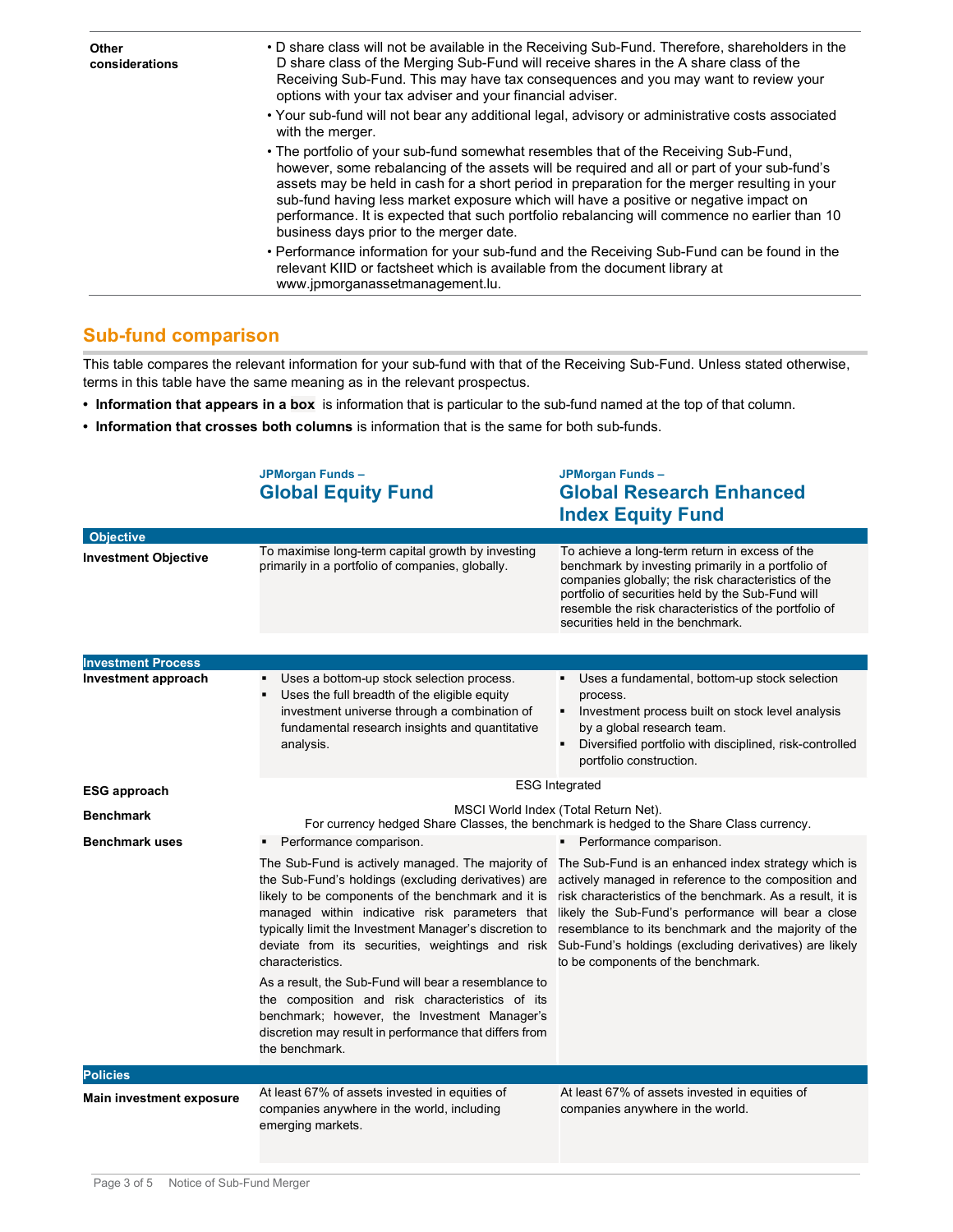| <b>Derivatives</b>                    | Used for: hedging; efficient portfolio management                                                                                                                                                       |                                                                                                                                   |  |
|---------------------------------------|---------------------------------------------------------------------------------------------------------------------------------------------------------------------------------------------------------|-----------------------------------------------------------------------------------------------------------------------------------|--|
| Global exposure calculation<br>method | commitment                                                                                                                                                                                              |                                                                                                                                   |  |
| <b>Currencies</b>                     | <b>Currencies</b> Sub-Fund Base Currency: USD. Currencies<br>of asset denomination: any. Hedging approach: typically<br>unhedged.                                                                       | <b>Currencies</b> Sub-Fund Base Currency: EUR. Currencies<br>of asset denomination: any. Hedging approach: typically<br>unhedged. |  |
|                                       |                                                                                                                                                                                                         |                                                                                                                                   |  |
| <b>Main Risks</b>                     |                                                                                                                                                                                                         |                                                                                                                                   |  |
| <b>Investment Risks</b>               | Techniques:<br>Hedging                                                                                                                                                                                  |                                                                                                                                   |  |
|                                       | <b>Securities:</b><br>Equities                                                                                                                                                                          |                                                                                                                                   |  |
| Other associated risks                | Currency<br>Liquidity<br>Market                                                                                                                                                                         | Currency<br>Market                                                                                                                |  |
|                                       |                                                                                                                                                                                                         |                                                                                                                                   |  |
| <b>Risk and reward</b>                | 6                                                                                                                                                                                                       | 6                                                                                                                                 |  |
| category                              | Note: risk is measured on a 7-point scale, where Category 1 indicates lower risk (but is not risk-free) and<br>lower potential reward and Category 7 indicates higher risk and higher potential reward. |                                                                                                                                   |  |

| <b>Charges</b>                                        |                                                                  |                                                                        |
|-------------------------------------------------------|------------------------------------------------------------------|------------------------------------------------------------------------|
| Initial charge                                        | A: 5.00%<br>$C -$<br>$D: 5.00\%$<br>$\mathbf{E}$<br>$X$ : -      | A: 5.00%<br>$C$ : -<br>Not available*<br>$\mathbf{E}$<br>$X -$         |
| <b>Switch Charge</b>                                  | A: 1.00%<br>$C: 1.00\%$<br>$D: 1.00\%$<br>$1:1.00\%$<br>X: 1.00% | A: 1.00%<br>$C: 1.00\%$<br>Not available*<br>$1:1.00\%$<br>$X: 1.00\%$ |
| <b>CDSC</b>                                           | $A: -$<br>$C: -$<br>$D: -$<br>$\mathbf{E}$<br>$X -$              | $A: -$<br>$C: -$<br>Not available*<br>$\mathbf{E}$<br>$X: -$           |
| <b>Redemption charge</b>                              | A: 0.50%<br>$C: -$<br>D: 0.50%<br>$\mathbf{E}$<br>$X -$          | A: 0.50%<br>$C$ : -<br>Not available*<br>$\mathbf{E}$<br>$X -$         |
| <b>Annual Management and Advisory</b><br>Fee          | A: 1.00%<br>$C: 0.50\%$<br>D: 1.00%<br>$I: 0.50\%$<br>$X -$      | A: 0.38%<br>C: 0.19%<br>Not available*<br>I: 0.19%<br>$X -$            |
| <b>Distribution Fee</b>                               | $A: -$<br>$C: -$<br>D: 0.75%<br>$\mathbf{E}$<br>$X -$            | $A: -$<br>$C: -$<br>Not available*<br>$\mathbf{E}$<br>$X -$            |
| <b>Operating and Administrative</b><br>Expenses (Max) | A: 0.30%<br>C: 0.20%<br>$D: 0.30\%$<br>I: 0.16%<br>X: 0.15%      | A: 0.15%<br>C: 0.15%<br>Not available*<br>I: 0.11%<br>$X: 0.10\%$      |

\*Shareholders in the D share class of the Merging Sub-Fund will receive shares in the A share class of the Receiving Sub-Fund.

| <b>Structure</b>                                  |                                                                                                                                        |                                                                                |  |
|---------------------------------------------------|----------------------------------------------------------------------------------------------------------------------------------------|--------------------------------------------------------------------------------|--|
| End of financial year                             | 30th June                                                                                                                              |                                                                                |  |
| Investment company                                | JPMorgan Funds                                                                                                                         |                                                                                |  |
| Investment manager(s)                             | JPMorgan Asset Management UK Limited                                                                                                   | JPMorgan Asset Management UK Limited<br>J.P. Morgan Investment Management Inc. |  |
| Date of annual general meeting of<br>shareholders | Third Wednesday of November at 3.00 p.m.<br>(or, if such day is not a business day in Luxembourg, on the next following business day). |                                                                                |  |